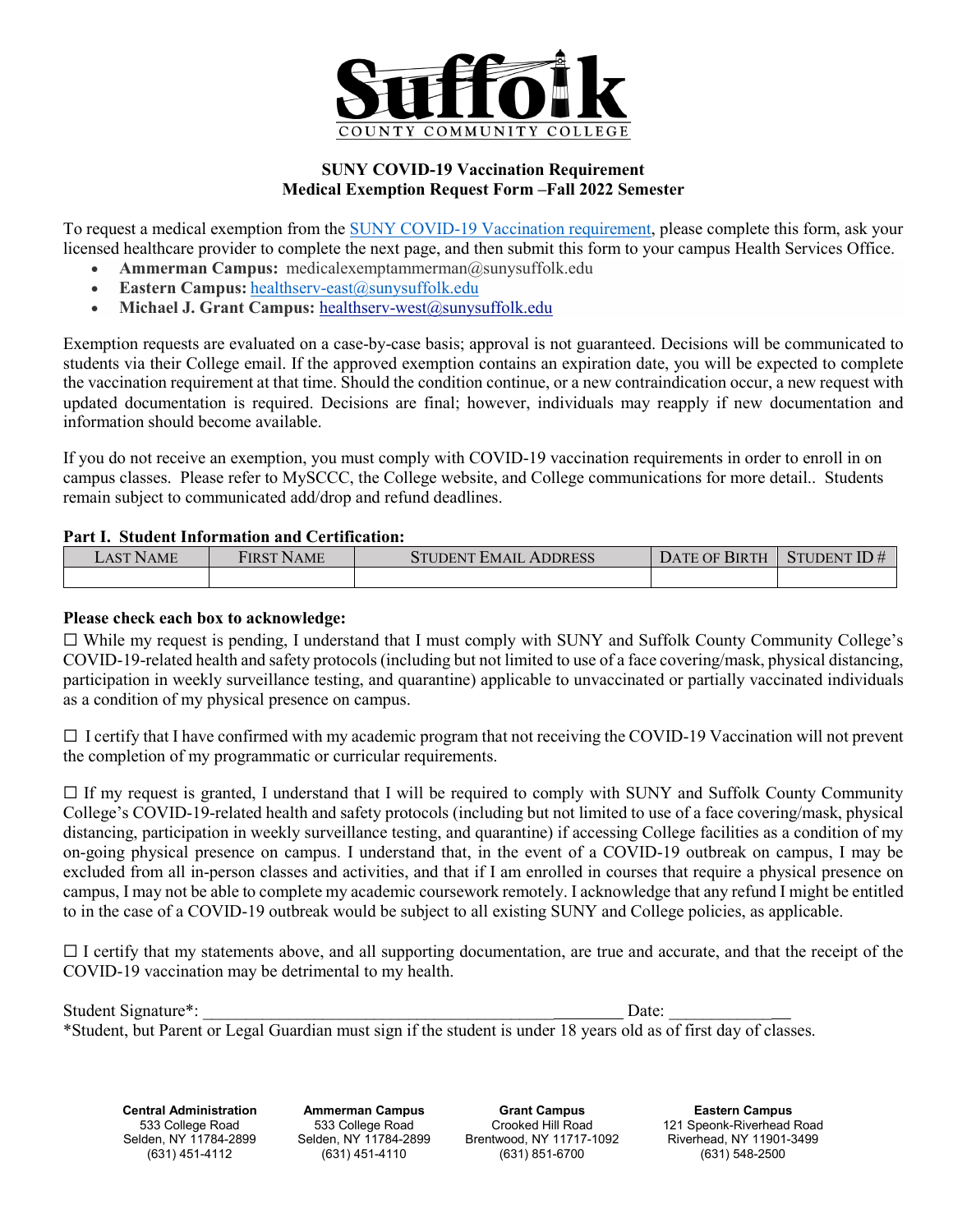*Please note that the College reserves the right to request additional documentation to support a request for a medical exemption.* 

# **Part II. Medical Exemption Request (to be completed by licensed health care provider)**

[guidance](https://www.cdc.gov/vaccines/covid-19/clinical-considerations/covid-19-vaccines-us.html) regarding contraindications for COVID-19 vaccines. The provider must complete Section(s) A and/or B and A licensed health care provider (Physician, Physician's Assistant, or Nurse Practitioner) and student should review [the CDC](https://www.cdc.gov/vaccines/covid-19/clinical-considerations/covid-19-vaccines-us.html)  provide their provider information in Section C.

|  |  | Section A. Health Care Provider Certification of Contraindication: I certify that my patient (named above) cannot be |  |  |  |  |
|--|--|----------------------------------------------------------------------------------------------------------------------|--|--|--|--|
|  |  | vaccinated against COVID-19 because of the following contraindication:                                               |  |  |  |  |

Please select which of the medically indicated COVID-19 vaccine contraindications defined by the CDC apply:

- ☐ Documented severe allergic reaction (e.g., anaphylaxis) after a previous dose or to a component of the COVID-19 Vaccine, including Polyethylene Glycol (PEG). (*Describe reaction/response below and contraindication to alternative vaccines*.)
- ☐ Immediate allergic reaction to previous dose or known (diagnosed) allergy to a component of the vaccine. (*Describe reaction/response below and contraindication to alternative vaccines*).

Additional details on the selected option(s) above (to be completed by the medical provider):

Please note that **NONE of the following are considered contraindications** to the COVID-19 vaccine.

 $\mathcal{L}_\text{max}$  , and the contract of the contract of the contract of the contract of the contract of the contract of

 $\mathcal{L}_\text{max}$  , and the contract of the contract of the contract of the contract of the contract of the contract of

 $\mathcal{L}_\text{max}$  , and the contract of the contract of the contract of the contract of the contract of the contract of

 $\mathcal{L}_\text{max}$  , and the contract of the contract of the contract of the contract of the contract of the contract of

- **Local injection site reactions to previous COVID-19 vaccines (erythema, induration, pruritus, pain).**
- Expected systemic vaccine side effects in previous COVID-19 vaccines (fever, chills, fatigue, headache, lymphedema, diarrhea, myalgia, arthralgia.
- **Previous COVID-19 infection.**
- vasovagal reaction after receiving a dose of any vaccination.
- Being an immunocompromised individual or receiving immunosuppressive medications.
- Autoimmune conditions, including Guillain-Barre Syndrome.
- Allergic reactions to anything not contained in the COVID-19 vaccine, including injectable therapies, food, pets, oral medications, latex etc. (Please note the COVID vaccine does not contain egg or gelatin).
- Alpha-gal Syndrome.
- for Reproductive Medicine all strongly recommend COVID-19 vaccination during pregnancy). Pregnancy, undergoing fertility treatment, intention to become pregnant or breast-feeding. (Please note the American College of Obstetricians and Gynecologists, the Society for Maternal-Fetal Medicine and the Society
- The medical condition of a family member or other residing in the same household as the employee.

 Licensed Health Care Provider Certification: **By completing this form, you certify that different methods of vaccinating against COVID-19 have been fully considered and that the patient has the contraindication indicated above that precludes any/all available vaccinations for COVID-19.** Information about approved medical exemptions for COVID-19 vaccination can be reviewed at [https://www.cdc.gov/vaccines/covid-19/clinical-considerations/covid-19-vaccines](https://www.cdc.gov/vaccines/covid-19/clinical-considerations/covid-19-vaccines-us.html)[us.html.](https://www.cdc.gov/vaccines/covid-19/clinical-considerations/covid-19-vaccines-us.html)